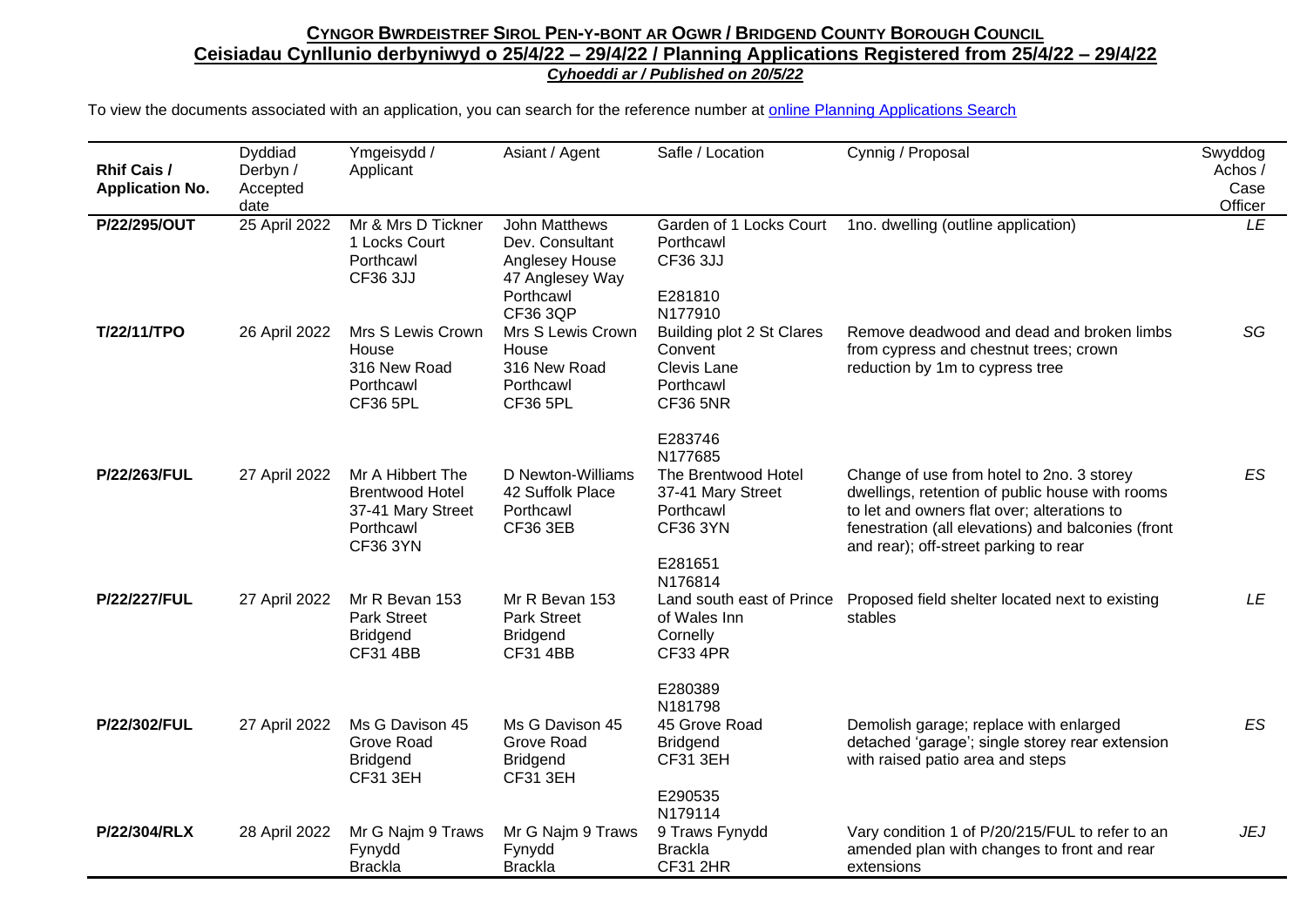## CYNGOR BWRDEISTREF SIROL PEN-Y-BONT AR OGWR / BRIDGEND COUNTY BOROUGH COUNCIL **Ceisiadau Cynllunio derbyniwyd o 25/4/22 – 29/4/22 / Planning Applications Registered from 25/4/22 – 29/4/22** *Cyhoeddi ar / Published on 20/5/22*

To view the documents associated with an application, you can search for the reference number at [online Planning Applications Search](http://planning.bridgend.gov.uk/)

| <b>Rhif Cais /</b><br><b>Application No.</b> | Dyddiad<br>Derbyn /<br>Accepted<br>date | Ymgeisydd /<br>Applicant                                                                                                      | Asiant / Agent                                                                                                | Safle / Location                                                                                       | Cynnig / Proposal                                                                                                 | Swyddog<br>Achos /<br>Case<br>Officer |
|----------------------------------------------|-----------------------------------------|-------------------------------------------------------------------------------------------------------------------------------|---------------------------------------------------------------------------------------------------------------|--------------------------------------------------------------------------------------------------------|-------------------------------------------------------------------------------------------------------------------|---------------------------------------|
|                                              |                                         | <b>CF31 2HR</b>                                                                                                               | <b>CF31 2HR</b>                                                                                               |                                                                                                        |                                                                                                                   |                                       |
|                                              |                                         |                                                                                                                               |                                                                                                               | E291748<br>N179567                                                                                     |                                                                                                                   |                                       |
| T/22/14/TPO                                  | 28 April 2022                           | Mr M Pearce 9<br>Longlands Close<br>Pyle<br><b>CF33 6LR</b>                                                                   | <b>EHP Tree Services</b><br>22 Bradfield<br>Avenue<br><b>Bridgend</b><br><b>CF31 4HL</b>                      | 9 Longlands Close<br>Pyle<br><b>CF33 6LR</b><br>E282701                                                | 30% reduction of mature sycamore, slight<br>crown lift, remove all deadwood in canopy and<br>remove 5 lower limbs | SG                                    |
| P/22/245/FUL                                 | 28 April 2022                           | <b>Brackla Primary</b><br>School c/o Mrs K<br>John<br>Brackla Way<br><b>Brackla</b><br>CF31 2EZ                               | <b>Brackla Primary</b><br>School c/o Mrs K<br>John<br>Brackla Way<br><b>Brackla</b><br>CF31 2EZ               | N182796<br><b>Brackla Primary School</b><br>Brackla Way<br><b>Brackla</b><br>CF31 2EZ<br>E291596       | 2no. shipping containers for the Big Bocs Bwyd<br>shop project                                                    | <b>ALR</b>                            |
|                                              |                                         |                                                                                                                               |                                                                                                               | N180105                                                                                                |                                                                                                                   |                                       |
| P/22/256/FUL                                 | 28 April 2022                           | Nantymoel Primary<br>School c/o Daniel<br>Davies<br><b>Gwendoline Street</b><br>Nantymoel<br><b>CF32 7PL</b>                  | Nantymoel Primary<br>School c/o Daniel<br>Davies<br><b>Gwendoline Street</b><br>Nantymoel<br><b>CF32 7PL</b>  | Nantymoel Primary<br>School<br><b>Gwendoline Street</b><br>Nantymoel<br><b>CF32 7PL</b>                | 2no. shipping containers for the Big Bocs Bwyd<br>shop project with meeting space                                 | ES                                    |
|                                              |                                         |                                                                                                                               |                                                                                                               | E293640                                                                                                |                                                                                                                   |                                       |
| P/22/270/NMA                                 | 28 April 2022                           | <b>BCBC Corporate</b><br><b>Landlord Civic</b><br><b>Offices</b><br><b>Angel Street</b><br><b>Bridgend</b><br><b>CF31 4WB</b> | <b>BCBC Corporate</b><br>Landlord<br>Ravenscourt<br><b>Brewery lane</b><br><b>Bridgend</b><br><b>CF31 4AR</b> | N192190<br>Former Brynmenyn<br><b>Primary School site</b><br>Bryn Road<br>Brynmenyn<br><b>CF32 9LA</b> | Non material amendment to condition 6 of<br>P/20/224/BCB as agreed by P/21/97/DOC                                 | PT                                    |
|                                              |                                         |                                                                                                                               |                                                                                                               | E290424                                                                                                |                                                                                                                   |                                       |
| P/22/273/FUL                                 | 29 April 2022                           | Mr G Carr 5 Caedu<br>Road<br>Ogmore Vale<br><b>CF32 7DR</b>                                                                   | A B S Drawing<br>Services 5<br><b>Ebenezer Terrace</b><br><b>Blackmill</b><br><b>CF35 6EA</b>                 | N184831<br>5 Caedu Road<br>Ogmore Vale<br><b>CF32 7DR</b><br>E293102                                   | Construction of sectional prefabricated<br>garage/store to rear of property                                       | <b>ES</b>                             |